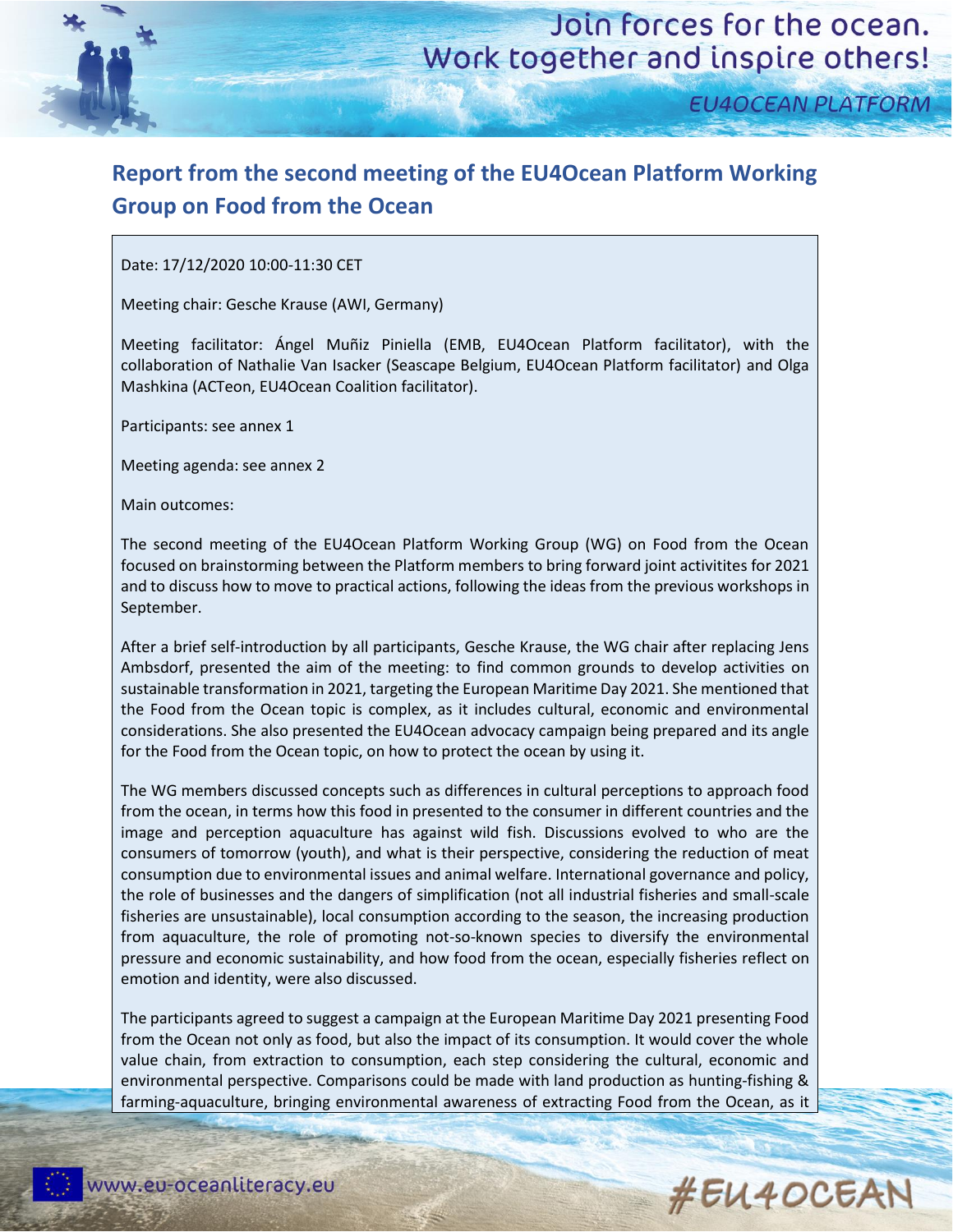# Join forces for the ocean. Work together and inspire others!

**EU4OCEAN PLATFORM** 

currently covers the human health aspect. The target audience would be youth to discuss these steps and the different implications, and what could be changed for the next 10 years. A suggestion includes a cooking session between a fisher, youth member and expert, discussing their perspective.

The participants agreed to continue the discussions in early 2021.

#### **Background and summary of the EU4Ocean Plaftorm Working Group on Food from the Ocean second meeting**

To operationalize the [EU4Ocean Platform,](https://webgate.ec.europa.eu/maritimeforum/en/frontpage/1483) and bring its active group of organisations, initiatives and people closer together, three thematic Working Groups were established in September 2020. The themes of these Working Groups (WG) are Climate and Ocean, Food from the Ocean, and Healthy and Clean Ocean.

The second online meeting of the WG on Climate and Ocean, chaired and moderated by Gesche Krause (WG chair), took place on 17 December 2020.

WG members brainstormed about the concepts and messages of a campaign in 2021 on Food from the Ocean. At the end of the meeting, the next steps of the WG and EU4Ocean Platform were presented. In addition, information on current and upcoming activities by the Youth4Ocean Forum and the sea basin component of the EU4Ocean Coalition was shared.

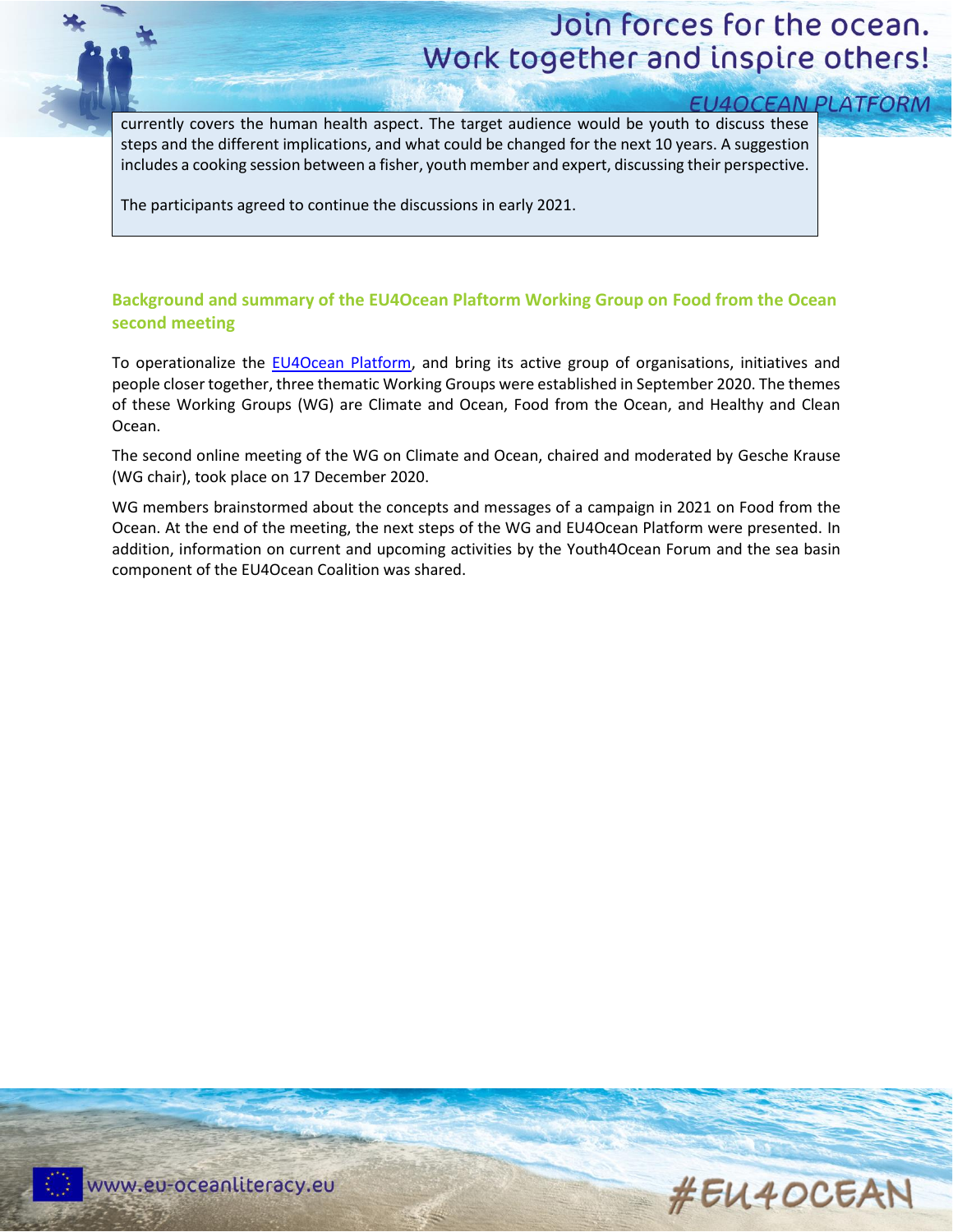

### Join forces for the ocean. Work together and inspire others!

**EU4OCEAN PLATFORM** 

**Annex 1**

#### **EU4Ocean Platform members registered for the second meeting of the Working Group on Food from the Ocean**

| <b>WG member</b>     | <b>First Name</b> | <b>Last Name</b> |
|----------------------|-------------------|------------------|
| <b>CSIC</b>          | Jaime             | Amaro Blanco     |
| Nausicaa             | Delphine          | El-Khassawneh    |
| Nausicaa             | Iwona             | Gin              |
| <b>HCMR</b>          | Yolanda           | Koulouri         |
| AWI                  | Gesche            | Krause           |
| ACTeon               | Olga              | Mashkina         |
| Ecologic             | Chiara            | Mazzetti         |
| EMB                  | Ángel             | Muñiz Piniella   |
| <b>FARNET</b>        | Janne             | Posti            |
| Youth4Ocean Forum    | Nil               | Rodes            |
| The Seaweed Alliance | Fiona             | <b>Trappe</b>    |
| Seascape Belgium     | Nathalie          | Van Isacker      |
| EurOcean             | Margherita        | Zorgno           |